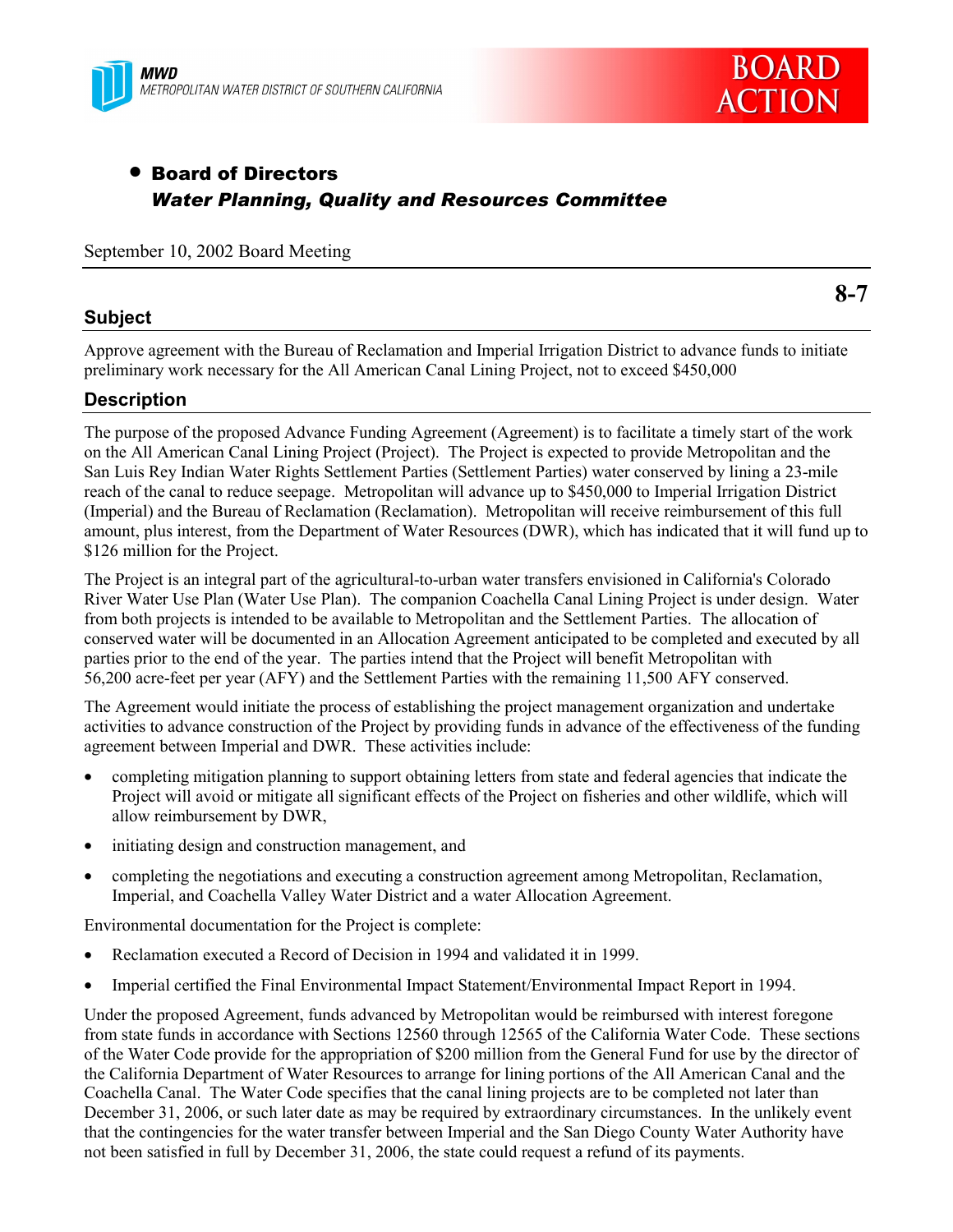In summary, the following steps are needed to successfully implement the Project:

- execution of Advance Funding Agreement,
- acknowledgment by state and federal agencies that the Project will avoid or mitigate all significant effects on fisheries and other wildlife,
- execution of Allocation Agreement, and
- execution of Construction Agreement.

## **Policy**

By Minute Item 43767, dated October 18, 1999, the Board approved the use of the *Key Terms for Quantification Settlement Among the State of California, IID, CVWD, and MWD* (Key Terms) as the basis for completing a new Quantification Settlement Agreement among the parties. Water conserved from the proposed Project is an integral water budget component contained in the Key Terms and discussed in the Water Use Plan.

## **California Environmental Quality Act (CEQA)**

CEQA determination for Options #1 and #2:

The original environmental effects associated with the Project were previously addressed within the context of CEQA. Imperial, acting as the CEQA Lead Agency, certified the Final Environmental Impact Statement/Environmental Impact Report (Final EIS/EIR) for the Project on August 16, 1994. During that same meeting, Imperial also approved the Findings of Fact, the Mitigation Monitoring and Reporting Program, and the Project. Imperial also issued a Notice of Determination on August 17, 1994. Included as components of the Project and discussed within the Final EIS/EIR were funding and future agreements with Imperial and Reclamation. To comply with the National Environmental Policy Act (NEPA), Reclamation acted as the NEPA Lead Agency and jointly prepared the EIS/EIR with Imperial. A Record of Decision prepared by Reclamation was subsequently signed on July 29, 1994. Metropolitan, as a Responsible Agency under CEQA, reviewed and considered the Final EIS/EIR relative to the environmental effects of the proposed Project and adopted the Lead Agencies' findings on December 13, 1994, thereby allowing Metropolitan to enter into agreements and a memorandum of understanding with the agencies for the Project's construction, operation, and maintenance. The presently proposed Board action is solely based on authorizing an advance funding agreement for a number of activities associated with the approved Project. This proposed action remains consistent with the impacts analyzed in the original 1994 certified Final EIS/EIR. This documentation and the previous action taken by the Board fully complies with CEQA and the State CEQA Guidelines and, as such, no further CEQA documentation is necessary for the Board to act on the proposed action.

The CEQA determination is: Determine that the proposed action has been previously addressed in the certified 1994 Final EIS/EIR for the Project and that no further environmental analysis is required.

## **Board Options/Fiscal Impacts**

#### **Option #1**

Adopt the CEQA determination and approve the Advance Funding Agreement among Metropolitan, the Bureau of Reclamation and the Imperial Irrigation District.

**Fiscal Impact:** None with expected reimbursement of funds expended by Metropolitan from the state General Fund.

#### **Option #2**

Adopt the CEQA determination and direct the CEO to renegotiate terms of the Advance Funding Agreement. **Fiscal Impact:** None